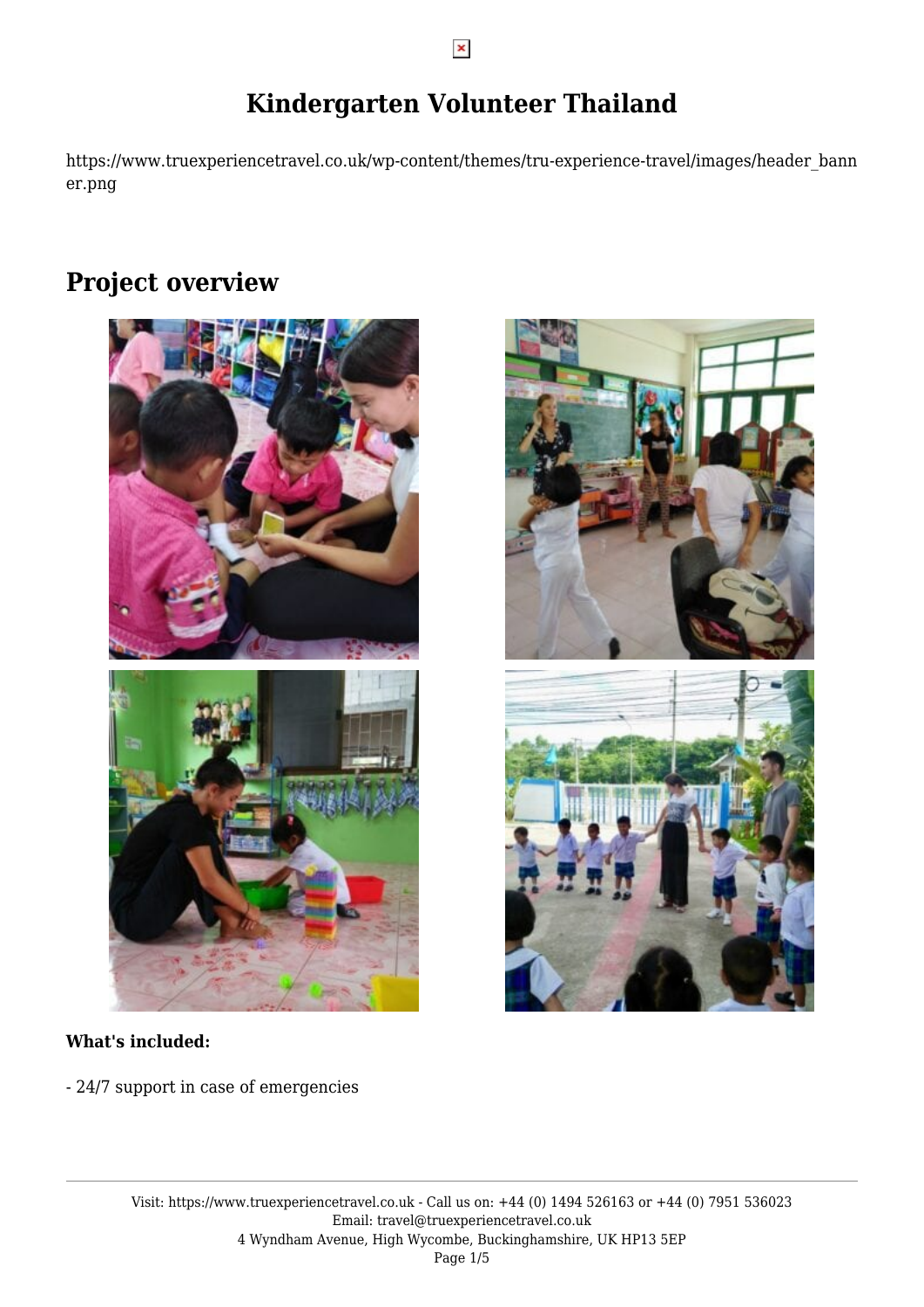# **Kindergarten Volunteer Thailand**

https://www.truexperiencetravel.co.uk/wp-content/themes/tru-experience-travel/images/header\_bann er.png

- Accommodation
- Airport Pick up
- English speaking coordinator
- Meals
- Orientation

### **What's not included:**

- Airport drop off
- Flights
- Travel insurance
- Vaccination
- Visa

# **Project itinerary**

During your time as a Kindergarten Volunteer in Thailand, you will be working with children from age 2 to 6 years old at a local children's development centre/kindergarten. These are located in Hua Hin and you will be expected to work there for 2-3 hours from 09:00 – 11:30 AM. Therafter, the day is yours to enjoy further!

### **Arrival**

If this is your first week, you will be transferred directly from Bangkok to Hua Hin upon arrival. Depending on your previous week's program, you will be transferred to Hua Hin after brunch, with dinner at the Hua Hin centre.

### **Mandatory Orientation Day**

On the Monday of your first week at this location, you will join our orientation day, to familiarise yourself with the surroundings as well as local culture. Your programme will continue as usual from Tuesday onward throughout the rest of the week.

### **Schedule**

• Introduction meeting, House rules, Setting Expectations, Health and Safety Advice and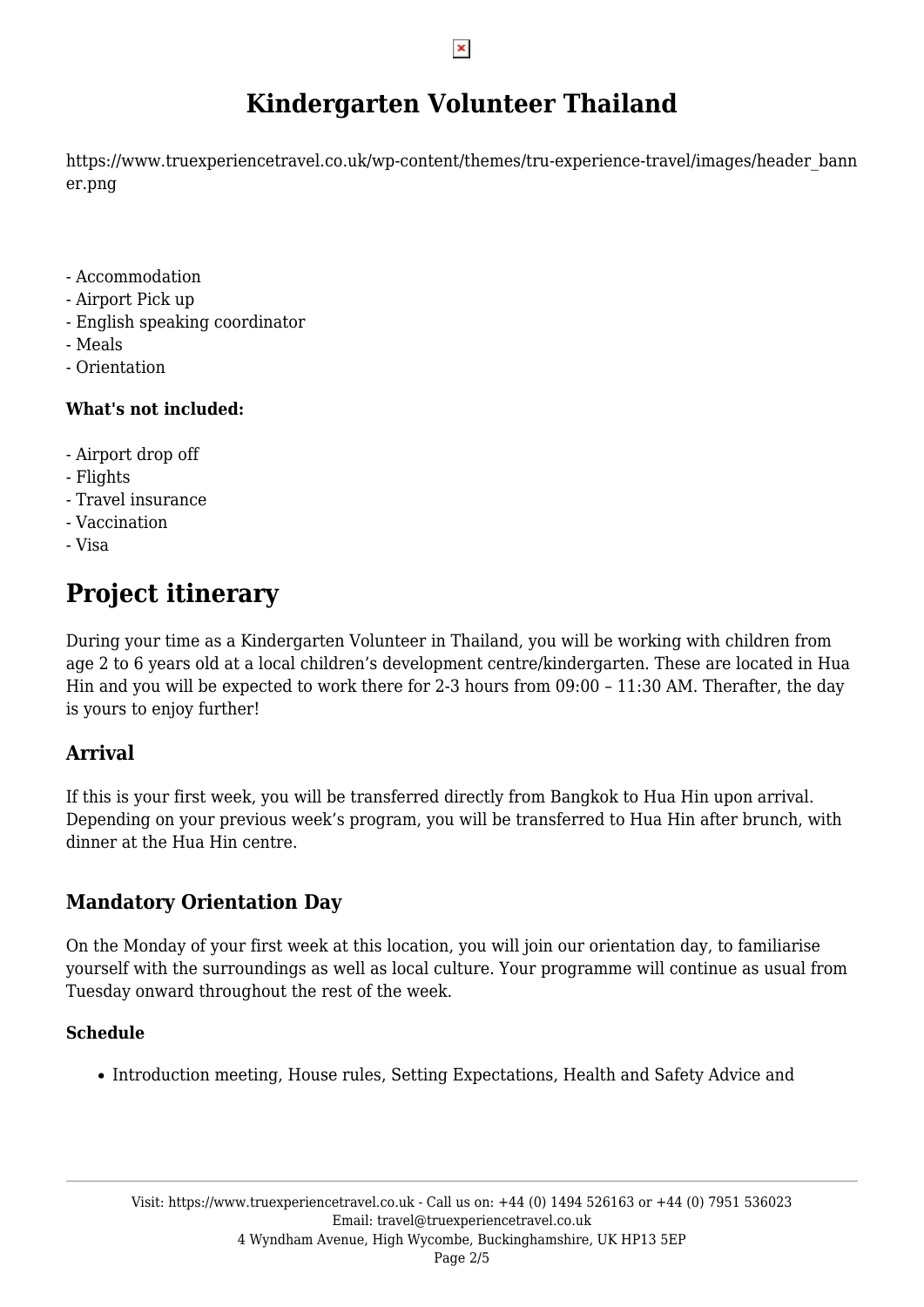# **Kindergarten Volunteer Thailand**

https://www.truexperiencetravel.co.uk/wp-content/themes/tru-experience-travel/images/header\_bann er.png

handling of documents.

- Thai Do's and Don'ts, Thai Culture Lessons and Thai Language Lessons.
- Tour around the compound and local area where to find local shops, and arrange a sim-card if necessary.
- Visit a famous Buddhist temple nearby
- Lunch
- Visit the beach

### **Weekly Schedule**

### **Monday to Friday**

- Breakfast at Hua Hin Centre
- Kindergarten Volunteer programme
- Lunch
- Enjoy a local beach
- Dinner at Hua Hin Centre

### **Evenings and Weekends**

After a day of teaching Thai kids, you can choose to explore the area or take part in the activities which we provide for our quests in the evenings. Many of our volunteers enjoy mixing with their new volunteer friends through the week and travel further afield at the weekends!

### **Please note:**

This schedule can be changed depending on weather conditions and unforeseen circumstances.

### **Places to Visit**

Hua Hin is a lively fisherman-town and popular tourist destination, and it has a lot to offer besides just sunbathing, snorkelling and swimming at its golden beaches. Not only are there plenty of seafood restaurants and other eateries to choose from, but visitors can also enjoy golf, spas, shops, markets (including a popular night market), and Hua Hin's Vana Nava water park. We recommend you also visit Khao Tekiab, a mountain at the end of the beach with a temple atop that overlooks the sea.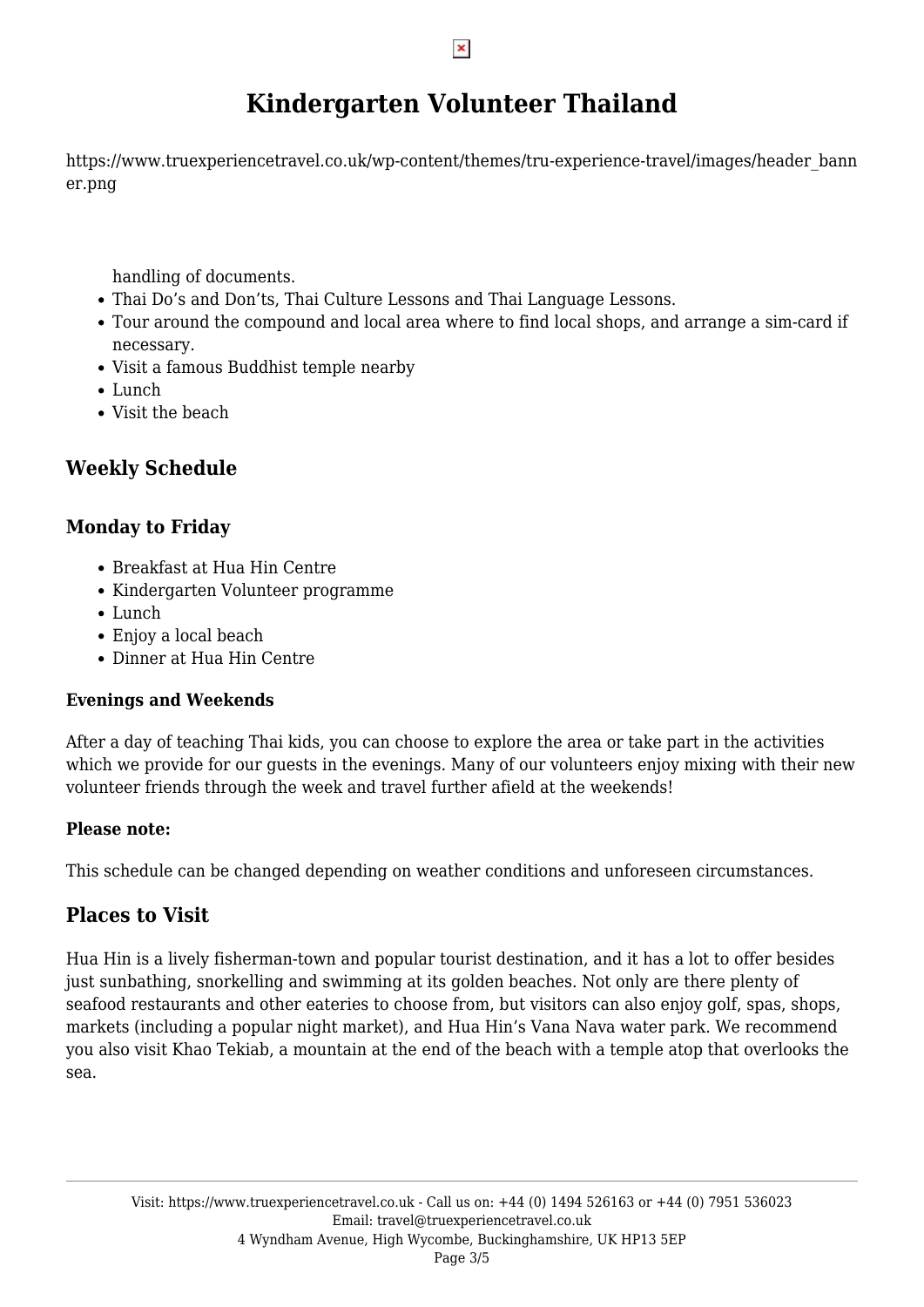# **Kindergarten Volunteer Thailand**

https://www.truexperiencetravel.co.uk/wp-content/themes/tru-experience-travel/images/header\_bann er.png

In addition, Hua Hin is surrounded by beautiful national parks and you might decide to go slightly further afield to explore the likes of the Pa La-U Waterfall, located 60 km west of Hua Hin on the south side of the Kaeng Krachan National Park. Alternatively, 45 km to the south of Hua Hin is the mystical Phraya Nakhon cave for the more adventurous!